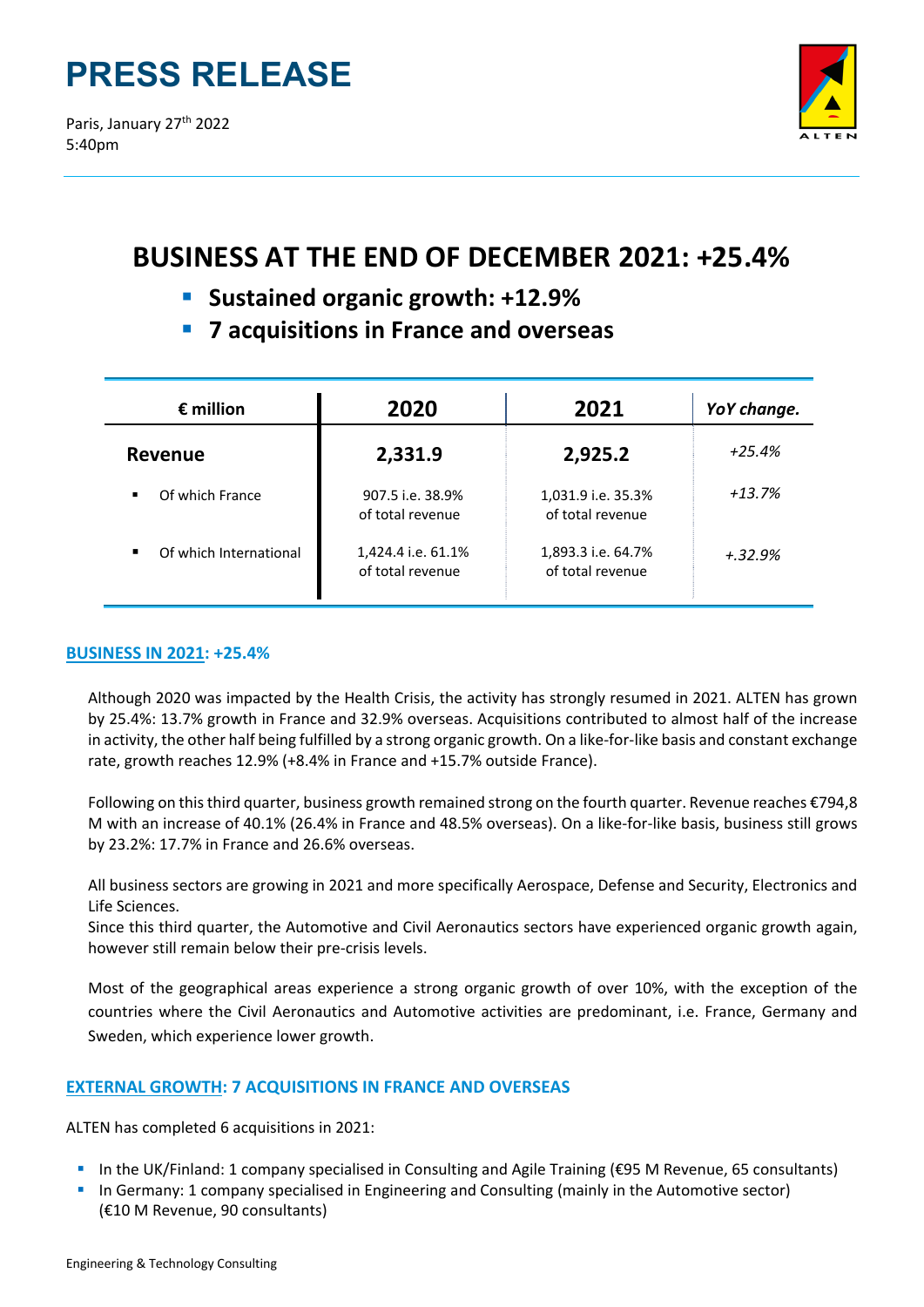- In France: 1 company specialised in the transformation and digitalisation of Information Systems (€37 M Revenue, 280 consultants)
- In the UK: 1 company specialised in Life Sciences ( $\epsilon$ 20 M Revenue, 180 consultants)
- In the US/China: 1 company specialised in software development (€68 M Revenue, 1,900 consultants)
- In the US/India: 1 company specialised in product engineering, embedded systems and digital technologies (€11 M Revenue, 930 consultants)

ALTEN has also completed a first acquisition in 2022

In Spain: 1 company specialised in Cloud and digital transformation (€12 M revenue, 180 consultants)

## **OUTLOOK FOR 2022:**

The beginning of 2022 fits in the continuity of the trend observed in the second half of 2021. Business will grow depending on the evolution of the health crisis as well as geopolitical and macroeconomics environments.

While almost all sectors have already outgrown their pre-crisis level, the Automotive &Heavy Trucks along with the Civil Aeronautics sectors may reach their pre‐crisis level faster than anticipated (expected at the end of 2022 or in 2023).

Assuming similar economic conditions, ALTEN should achieve a satisfactory organic growth and further pursue its strategy of targeted external growth.

# **AGENDA :**

<sup>2</sup> 2021 Annual revenue: Tuesday, February 22<sup>nd</sup> 2022 (conference on Wednesday, February 23<sup>rd</sup> 2022)

#### **About ALTEN**

#### *For more information: www.alten.com/investisseurs / Journalists' details: alten@hopscotch.fr*

As a European Leader in Engineering and Technology Consulting (ETC), ALTEN carries out design and research projects for Technical and IT *divisions of major clients in industry, telecoms and services.*

ALTEN's stock is listed in compartment A of the Euronext Paris market (ISIN FR000001946); it is part of the SBF 120, the IT CAC 50 index and *MIDCAP100, and is eligible for the deferred Settlement Service (SRD).*